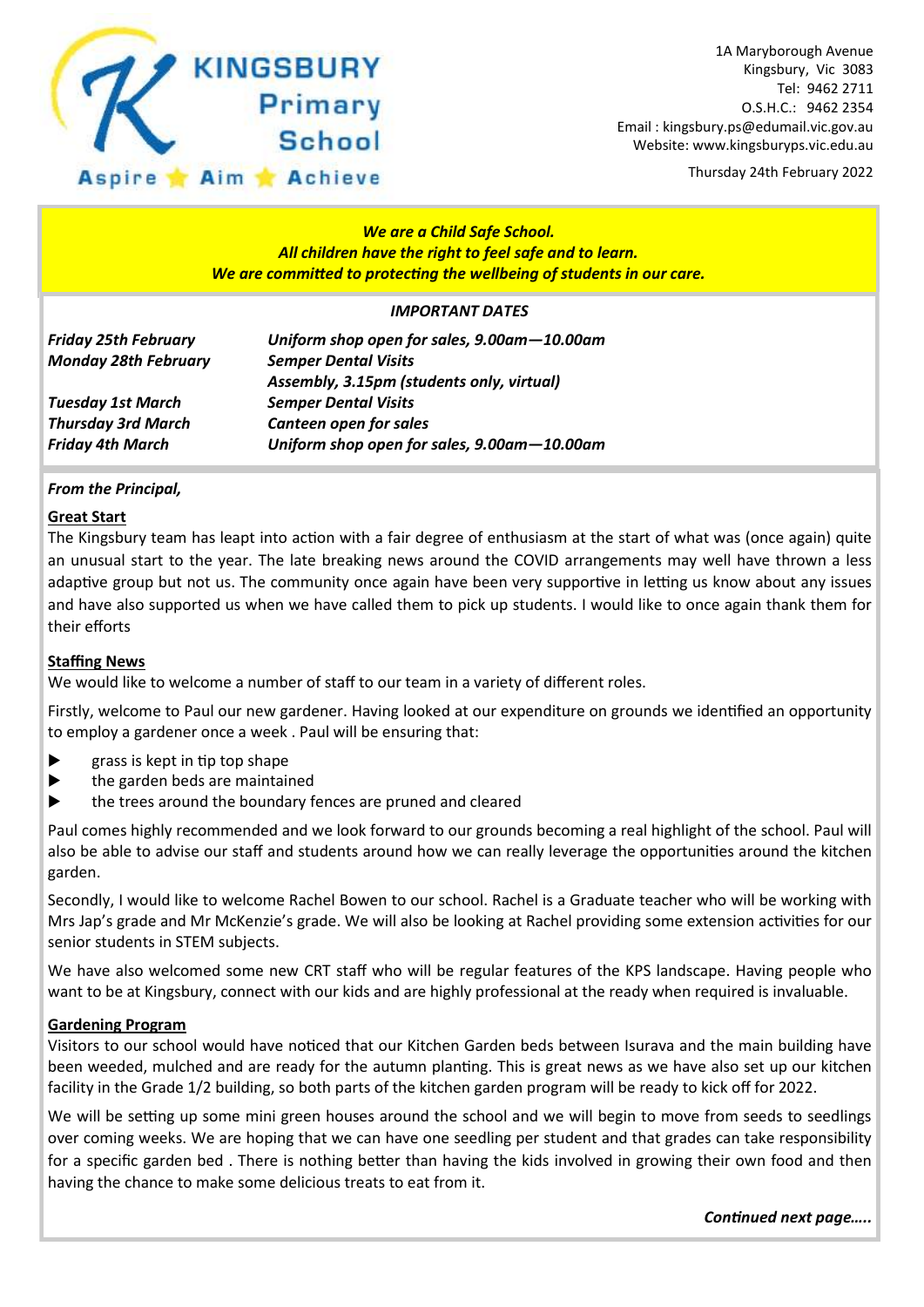# *From the Principal (continued)*

### **Phys Ed Focus**

Last week we had a whole school hockey clinic on Friday that was conducted by Latrobe Hockey Club. Our grades demonstrated our School values to an outstanding degree especially with regards to their teamwork and collaboration. It was just outstanding.

Our Grade of the week this week was the Grade 5/6 class. They chose to do the very best they could in all of the tasks and they supported each other without exception. Well done to them!!!!

We also got feedback from our Art teacher, Ms Borelli who let me know that all of our classes enjoyed their art sessions and produced some very creative work.

February  $18^{th}$  was a great day for KPS.

But wait there's more. Following our Phys Ed session on Monday of this week, all of the Prep students were awarded blue ribbons for learning focus and learning effort. They jumped hurdles, did zig zag runs, invented games and practiced their jumps. Full energy, full effort.

*All the best Brett Millott Principal*



#### *Get Active*

Active Kids \$200 Voucher from the government for membership fees to join an organized sport or recreation activity. Applications online for parents/guardians open in March. *[https://www.getactive.vic.gov.au/](https://www.getactive.vic.gov.au/vouchers/apply-for-vouchers/) [vouchers/apply-for-vouchers/](https://www.getactive.vic.gov.au/vouchers/apply-for-vouchers/)*

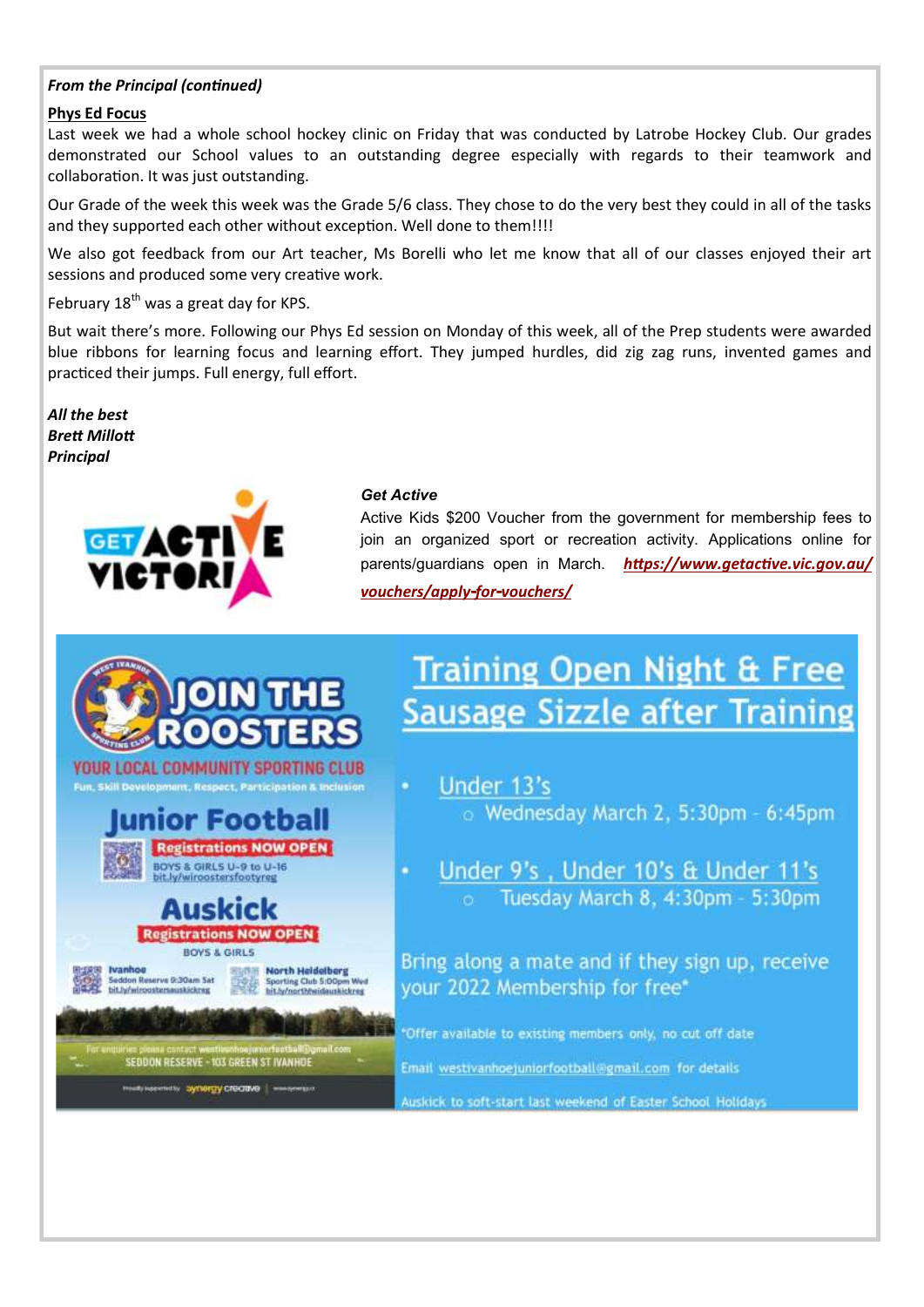# KINGSBURY OUT OF SCHOOL HOURS CARE

Email: oshc.kingsbury.ps@education.vic.gov.au Telephone: 9462 2354

On a warm and sunny day last week, we had an assortment of cooling water play activities on offer. These included breaking down and melting big ice blocks to release the (toy) animals that were frozen inside, a bubbly foot spa, a trough with funnels and water wheels, and playing with reusable water bombs. Inevitably many of us got wet, but luckily a short spin in the sun dried us off pretty quickly. It was a lot of fun - so much so that we're going to do it again this week!

Having welcomed more and more children to the program, we thought it was about time to try a "getting to know you" bingo game. Before afternoon tea on Tuesday, we gathered outside and gave everyone a unique bingo card and a pencil. We all walked around, asked questions and wrote the names down of people who matched one of the 24 categories on the board, for instance "someone who has the same favourite food as you", "someone who has moved schools before" and "someone who plays and instrument". It was an enjoyable way to find out a little more about each other and further develop good communication skills.

This week we also ran a general knowledge quiz activity. Well done to Roan for getting a whopping 24 1/2 points out of a possible 25! We're now asking the kids to suggest a variety of questions to help us compile another big quiz made by kids for kids. Roan has a good question for you -"what is a rutabaga?". Do you know the answer...?

|                        | MONDAY                                                                                                  | TUESDAY                                  | WEDNESDAY                            | THURSDAY                          | FRIDAY               |  |
|------------------------|---------------------------------------------------------------------------------------------------------|------------------------------------------|--------------------------------------|-----------------------------------|----------------------|--|
| BREAKFAST              | BAKED PORRIDGE SLICE                                                                                    | TOAST AND CEREAL                         | BREAKEAST BAGELS                     | <b>TOAST AND CEREAL</b>           | TOAST AND CEREAL     |  |
| AFTERNOON TEA          | SAVOURY PLATTER                                                                                         | <b>BEEF SOUVLAKI</b>                     | YOGUKT ICY POLES                     | <b>BANANA BREAD</b>               | <b>CORN FRITTERS</b> |  |
| ACTIVITY OPTION 1      | ART EHALLENGE<br><b>THEME: YELLOW</b>                                                                   | <b>EDDKING: APRICOT</b><br>POPEORN SLICE | <b>CAFT: MAGIC</b><br>TBRCH DRAWENGS | COOKING: CHEEST<br><b>SCROLLS</b> | WATERCOLOUR PAINTING |  |
| ACIIVITY OPTION 2      | TENNIS                                                                                                  | <b>WASPITAL TIGGY</b>                    | CAPTURE THE FLAG                     | <b>WATER PLAY</b>                 | HOPSCOTCH            |  |
| <b>FREE PLAY IDEAS</b> | PEAY CHARADES OR BOWLING, WRITE A MAGIC POTION RECIPE, DESIGN YOUR DREAM HOUSE, PLAY WITH THE DIESS UPS |                                          |                                      |                                   |                      |  |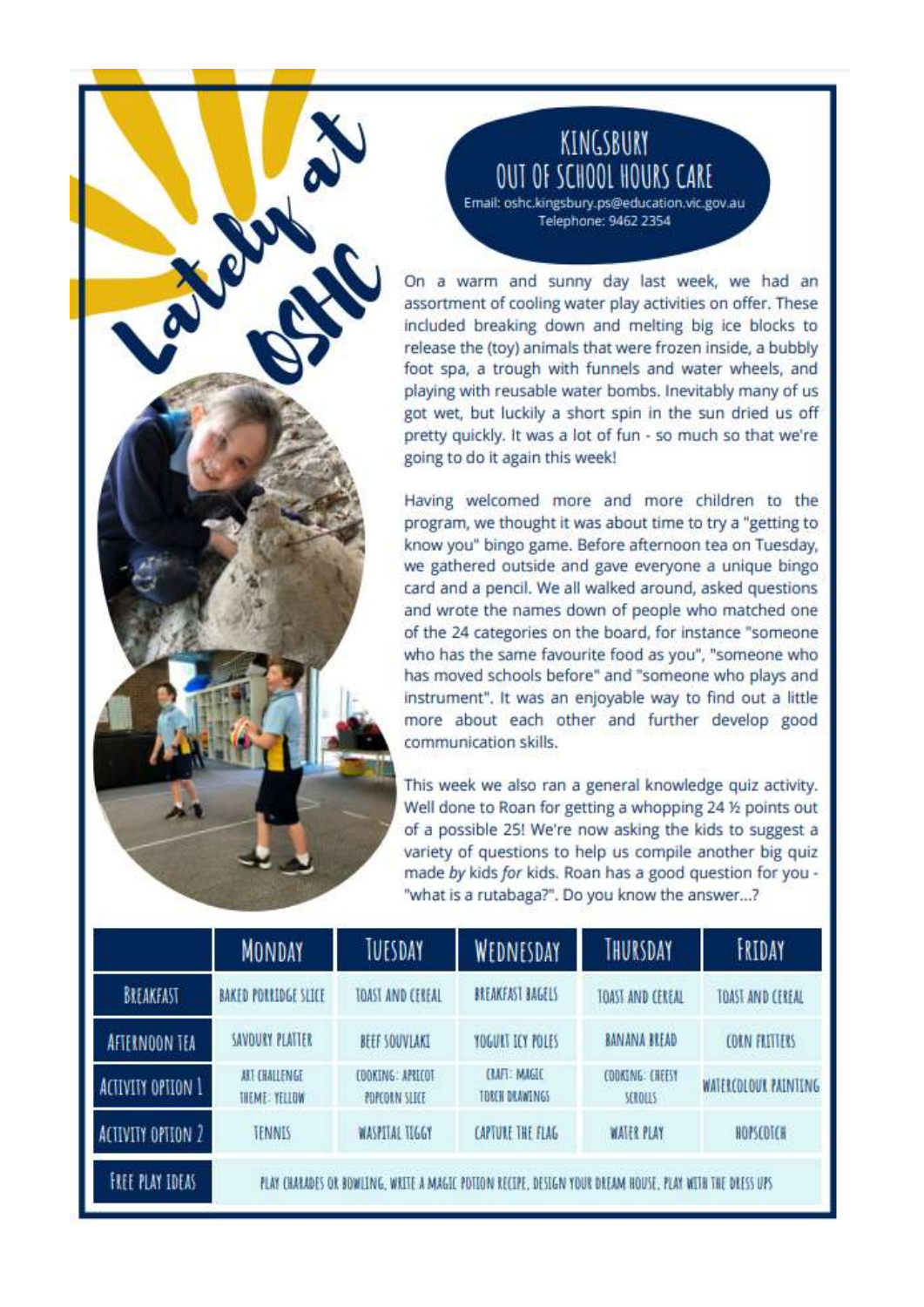

#### ORDERING USING AN ENVELOPE

ENVELOPES WILL BE HANDED TO EACH CHILD, PLEASE SEE THE SCHOOL OFFICE IF YOU HAVE NOT RECEIVED ONE

Step 1: Student Details: Complete the student details section on the front of the order envelope.

Please use black or blue pen.

Step 2: Purchase Details: Complete the purchase details on the front of the envelope.

Step 3: Payment Method: Select your payment method.

Credit Card - Online Only at www.advancedlife.com.au

Cash - Please enclose correct money - as change is not available

Please Note: A portrait and a class group photograph will be taken of every student at the school, regardless of purchase. Photographs of your children taken as part of a class group are only permitted to be distributed within their own class. Your child's name will appear on the class group photo. If you Do Not wish your child to be photographed, please contact your school office with your instructions prior to Photo Day.

Please feel free to contact us via email or phone should you have any queries regarding your child's school photo order. info@advancedlifevic.com.au or 03 9852 1133

**Advancediife Team**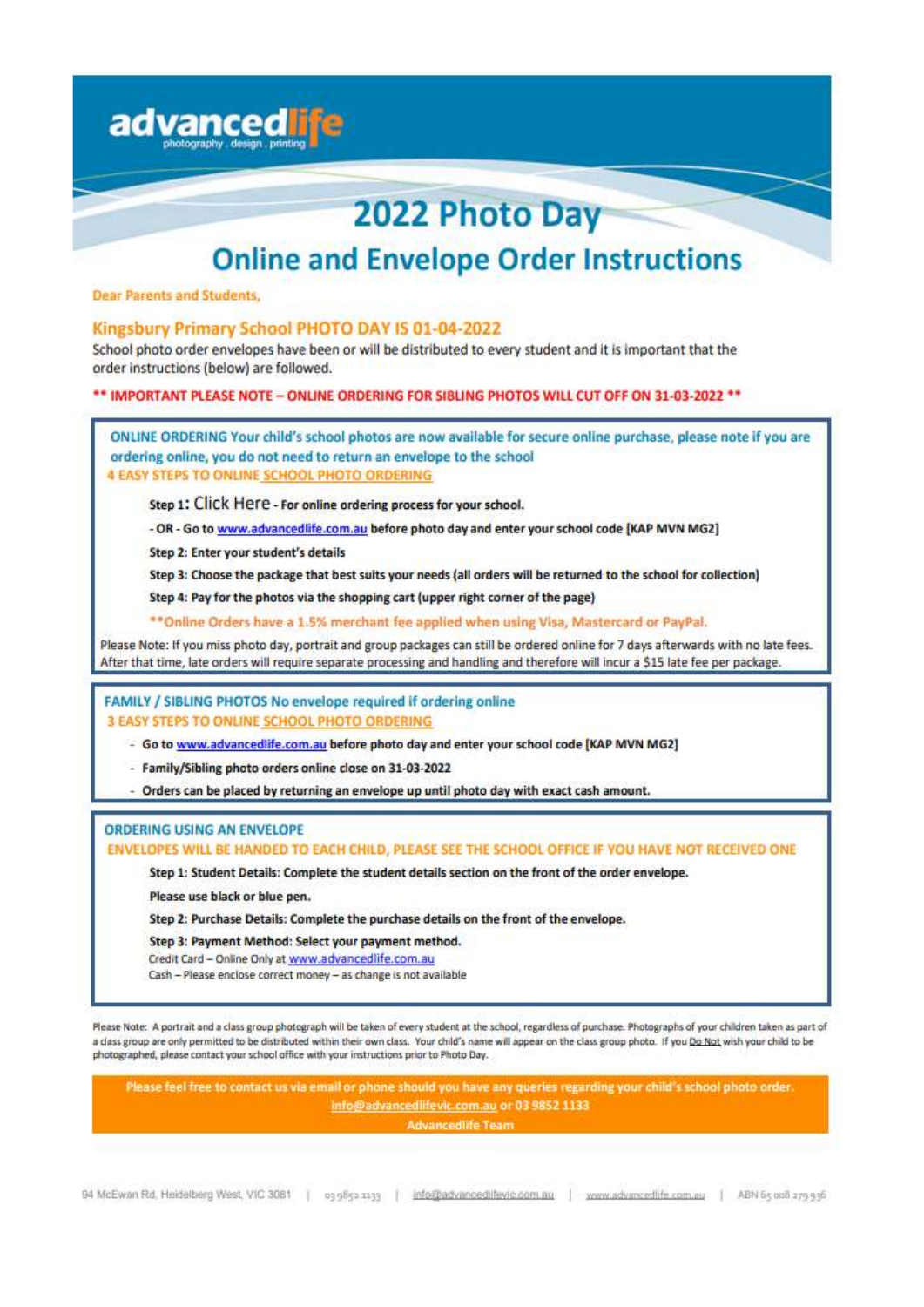

i,



Shop now, Pay over 10 weeks. No interest. Ever.

IMPORTANT: Sibling packages must be ordered before photo day, so your school knows to collect your children on photo day for a sibling photo. Final online orders close at midnight the night before photo day. If you miss the midnight deadline, please advise the school you wish a sibling photo to be taken and your children can hand the completed envelope (including exact cash payment) directly to our photographers. Sibling photographs are by request and cannot be ordered after the day of photography. Only siblings attending the school are permitted to be photographed. Thank you.